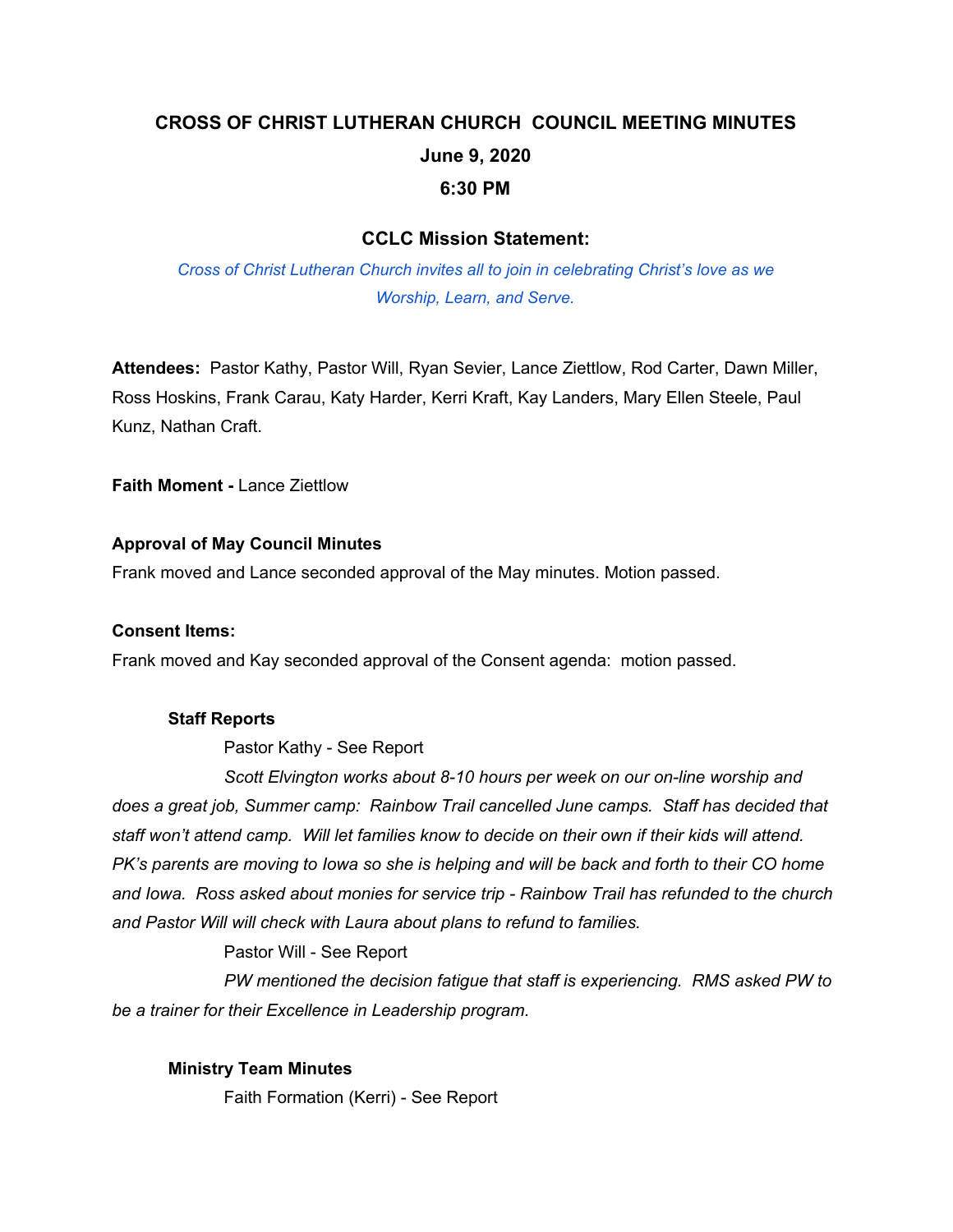Worship (Paul) - See Report

Choir Leadership Team -

Stewardship (Frank) - *Stewardship trying to convey to congregation what CCLC is doing during this time. Working with Finance toward the fall stewardship campaign and what our total debt profile should be.*

Youth (Nathan) - See report. *Laura's report: has done home visits for 85% of youth, birthday balloons. Sunday School each Sunday at 1:30PM, Wednesday evening meetings. Personally inviting each 5th grader moving to 6th grade to get involved in the youth activities. Youth will have a Christmas in July activity to replace the mission trip.*

Outreach (Ross) - See Report - *Trying to find a way to continue the meals for the Broomfield community during COVID; Wondering if Council will approve use of the parking lot for serving the meals. Organizing committee thinking of starting in July. Protocols need to be established for parking lot use (by any group). Fair Trade Fair has been cancelled;*

Long Range Planning (Mary Ellen) -

Evangelism (Kay) -

Preschool (Katy) - *All summer programs are cancelled until church reopens.*

CCMA (Paul) - See Report *Working to determine % of monthly revenue to contribute to utilities, etc.*

Property (Ryan)- *Carpet Cleaning in August (Due to contract, reduce cleaning in 2021), Painting of sheds (boy scouts), The Prayer Labyrinth eagle scout project is slowing as donations from businesses are on hold. Painting of parking lot lines. Reduction in electricity/gas (see budget), reduction in custodian (See budget)*

#### **SubTeam Reports**

- Finance Team See Report
	- Mortgage Refinance (4% arm for next 7 years = \$13,391; save \$2440/year)
	- Action Item: mortgage payment when down \$170 Per month recommendation by Finance is to keep mortgage payment the same through 2020; **committee motion passed**.
	- Use excess mortgage budget to give Staff Salaries an increase by 1% as approved by annual meeting. Extra \$6,500 budgeted to cover mortgage increase if necessary - it wasn't. 1% raise from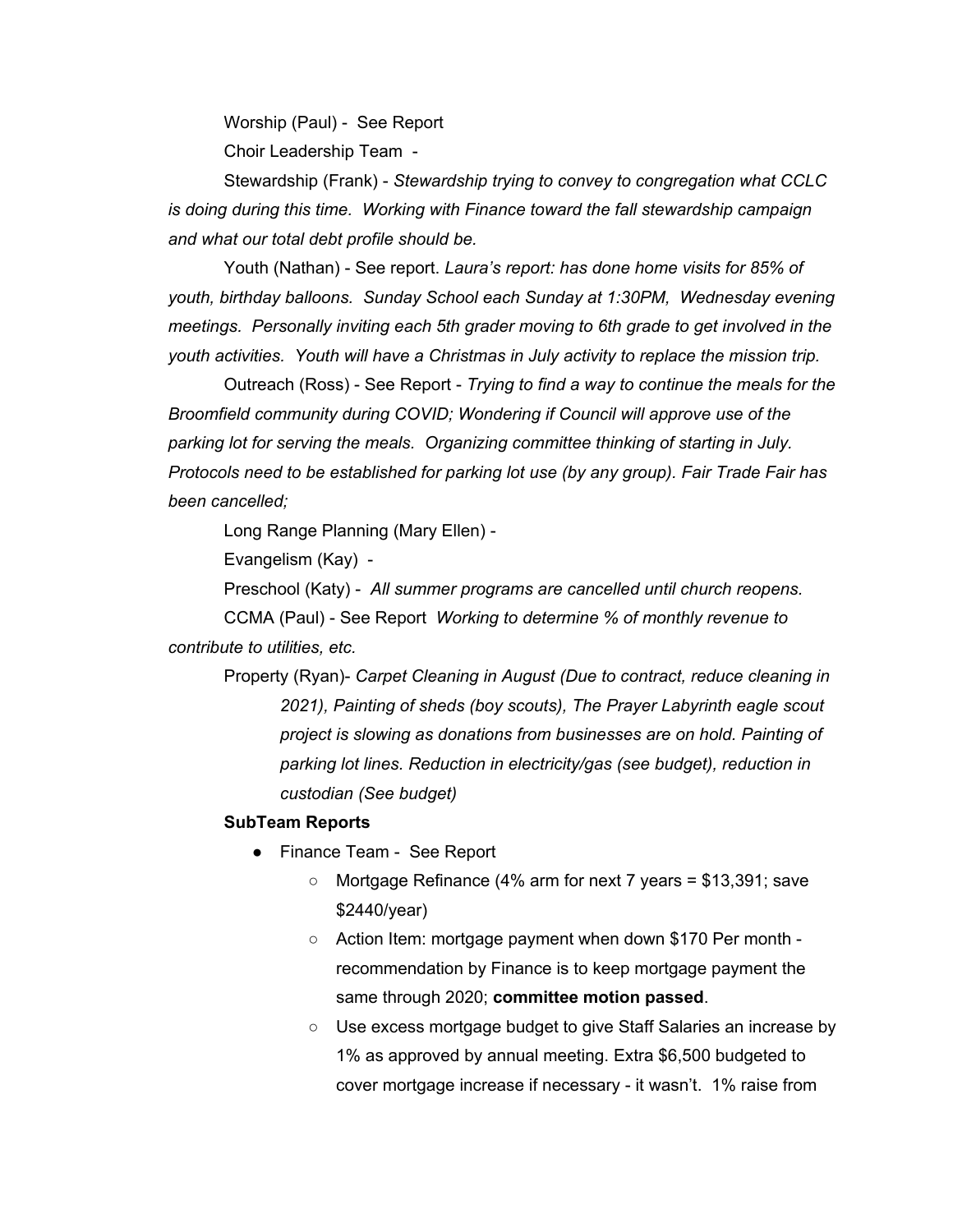July - December for full staff is \$1,880. *This will go into effect in July as previously approved by the congregation.*

- *● Called to More account: question is whether to retain the CTM money in case we want to refinance to a fixed rate before October 2021. Finance Committee tabled.*
- *● Donations down in May (minimal coming from new people from on-line worship); expenses are ~\$15K lower than budget; we are ahead of revenue budget by ~\$58K.*
- *● PPP program monies; we have to spend 75% of this on salary and benefits.*
- Safety Task Force On Hold until Building reopens.
- HR Team -
- Tech Team
	- Action Item: Update Andy's Computer (new computer with programming \$3,000) - Andy and Pastor Kathy are working on computer agreement. This will go over budget by \$1,800 but can be covered by a number of shortfalls in other areas of the budget. *Frank moved and Dawn seconded to approve up to \$3000 for a new computer and software for Andy to be covered by shortfalls in other budget areas.*
- Gift Policy Team Meeting on June 11 *Good forward motion to revise the policy.*

## **UNFINISHED BUSINESS**

**Staffing** 

Rainbow Trail Update

- Cancelled June Camp Proceeding with July Camp (for now) with safety protocols
- Some of our campers have moved to different July weeks
- CCLC Staff optional if attending camp (right now no staff member will attend camp)
- Scholarships for July campers = \$2,657.00 (maybe lower

Relaunching Procedures - rough draft presented in July